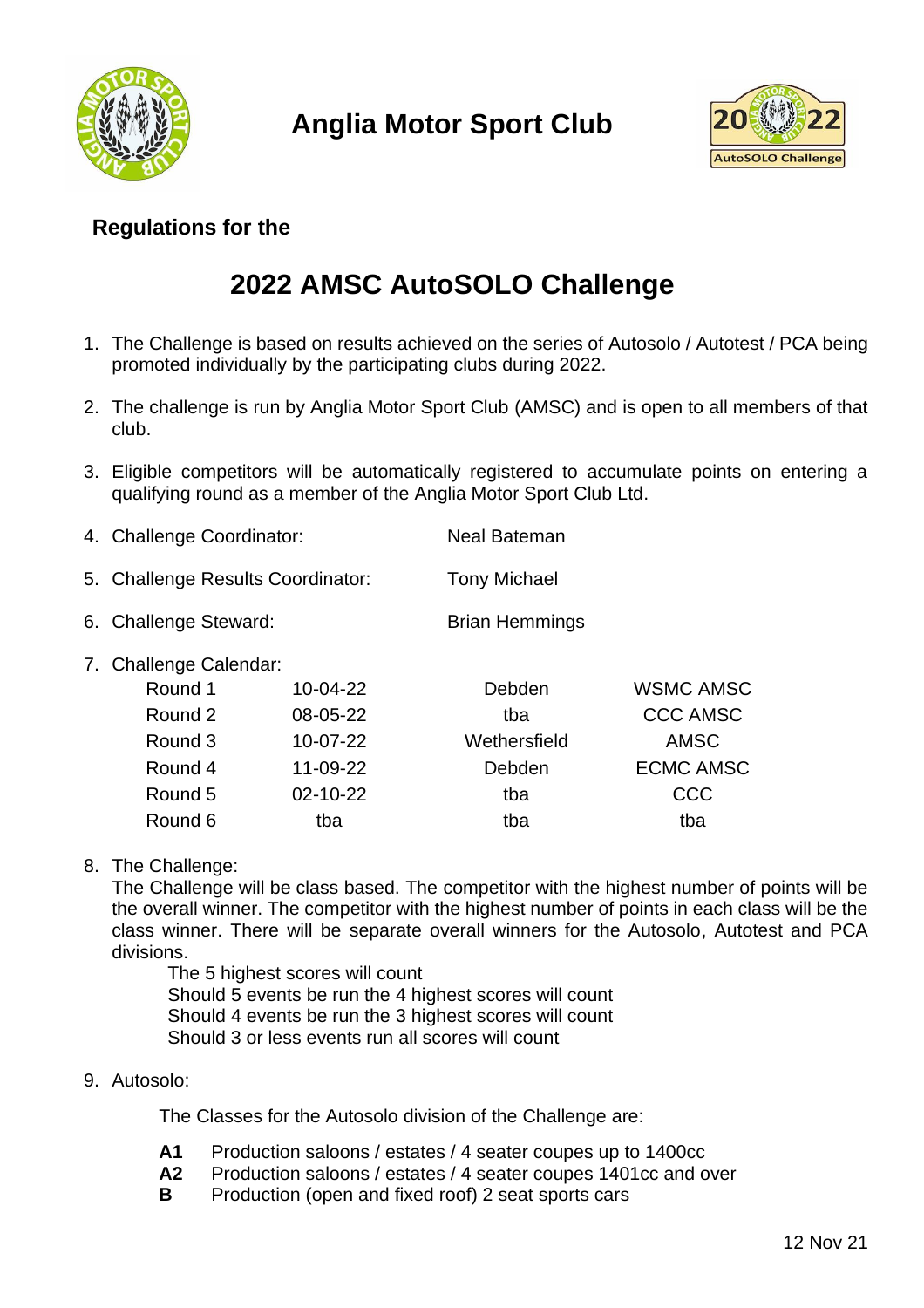**C** Low volume sports cars, kit cars, Caterhams, Westfields Ginettas and similar

### **10.Autotest:**

The Class for the Autotest division of the Challenge is:

**D** All eligible cars

#### 11.PCA:

The Class for the PCA division of the Challenge is:

- **P** All eligible cars
- 12.To be eligible for an overall or class award a competitor must have scored points in at least 50% (rounded down) of the qualifying rounds
- 13.Eligibility rules will be as the standard rules applied to each event.

#### 14.Awards:

| <b>Autosolo</b>               |                                                                                         |
|-------------------------------|-----------------------------------------------------------------------------------------|
| 1 <sup>st</sup> overall       |                                                                                         |
| 1 <sup>st</sup> in each class |                                                                                         |
| $2nd$ in each class           | subject to there being 3 or more competitors with qualifying scores<br>within the class |
| 3 <sup>rd</sup> in each class | subject to there being 5 or more competitors with qualifying scores<br>within the class |
| <b>Autotest</b>               |                                                                                         |
| 1 <sup>st</sup> in class      |                                                                                         |
| $2nd$ in class                | subject to there being 3 or more competitors with qualifying scores<br>within the class |
| <b>PCA</b>                    |                                                                                         |
| 1 <sup>st</sup> in class      |                                                                                         |
| $2nd$ in class                | subject to there being 3 or more competitors with qualifying scores<br>within the class |
| <b>Junior</b>                 |                                                                                         |
| 1 <sup>st</sup> Junior        | Best driver aged 17 or under                                                            |

#### 15.A competitor can only win one award

#### 16.Scoring:

Points will be awarded on all events based on class positions as follows:

1 st 15 2  $2^{nd}$  13  $3^{rd}$  12 and so on until  $14<sup>th</sup>$  and lower 1

An additional point will be awarded to the person achieving overall FTD in each division at each event.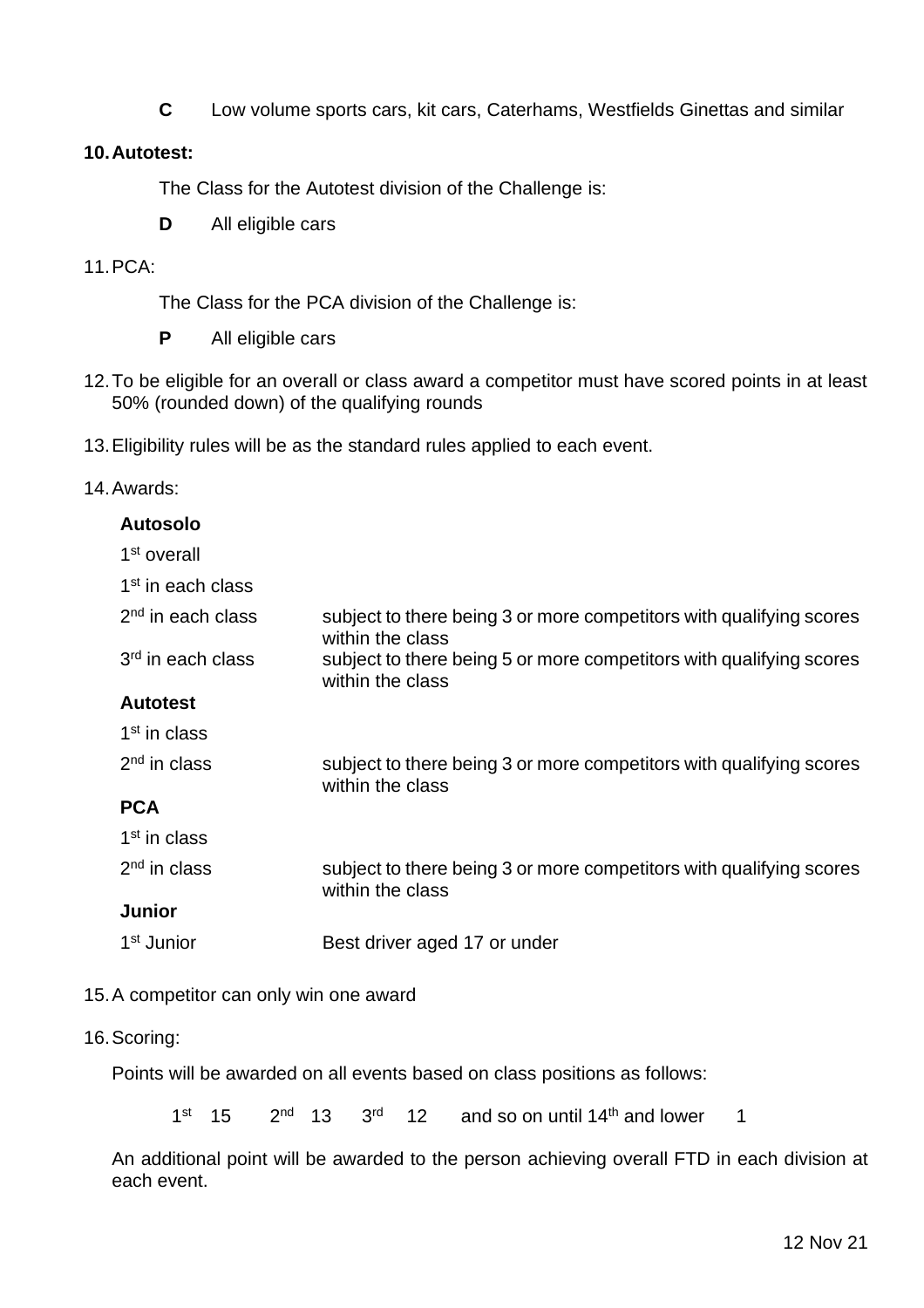Additional points can be scored, see paras 19, 20, 21, 22 & 23.

- 17.Ties will be decided in favour of the driver with the greatest number of highest scores and if this fails to resolve the tie, the greatest number of next highest scores, and so on.
- 18.There will be an extra award, kindly donated by Michael Cleverley of Cleverley Repaired Cars, for the highest scoring MX5 driver. Points awarded will be based on class positions (para 16). Drivers can accumulate points from a maximum number of rounds (para 8). Para 15 does not apply for this award. Drivers in class P are excluded from this award.
- 19.Organiser points: Competitors electing to organise a 2022 AutoSOLO Challenge event, Clerk of Course / Secretary / Entry Secretary / Chief Marshal / Marshal, will be awarded points, equivalent to a maximum AutoSOLO Challenge class score (15 points). Organiser points can only be awarded for organising one 2022 AutoSOLO Challenge event.
- 20.Marshal points: Competitors electing to marshal on 2022 Targa Challenge events will be awarded points for each event marshalled on, equivalent to a maximum AutoSOLO Challenge class score (15 points). Marshal points can only be awarded for marshalling on a maximum of 50% (rounded down) of the 2022 AutoSOLO Challenge qualifying rounds where points have been scored.

6 scoring rounds - marshal points can be awarded from a maximum of 3 Targa 5 or 4 scoring rounds - marshal points can be awarded from a maximum of 2 Targa 3 or 2 scoring rounds - marshal points can be awarded from a maximum of 1 Targa

- 21.Organiser and Marshal points will be accumulated separately and will not affect the maximum number of rounds (para 8).
- 22. Organiser and Marshal points will be excluded from the 1<sup>st</sup> overall Autosolo award total (para 14).
- 23.Organiser and Marshal points will be awarded automatically.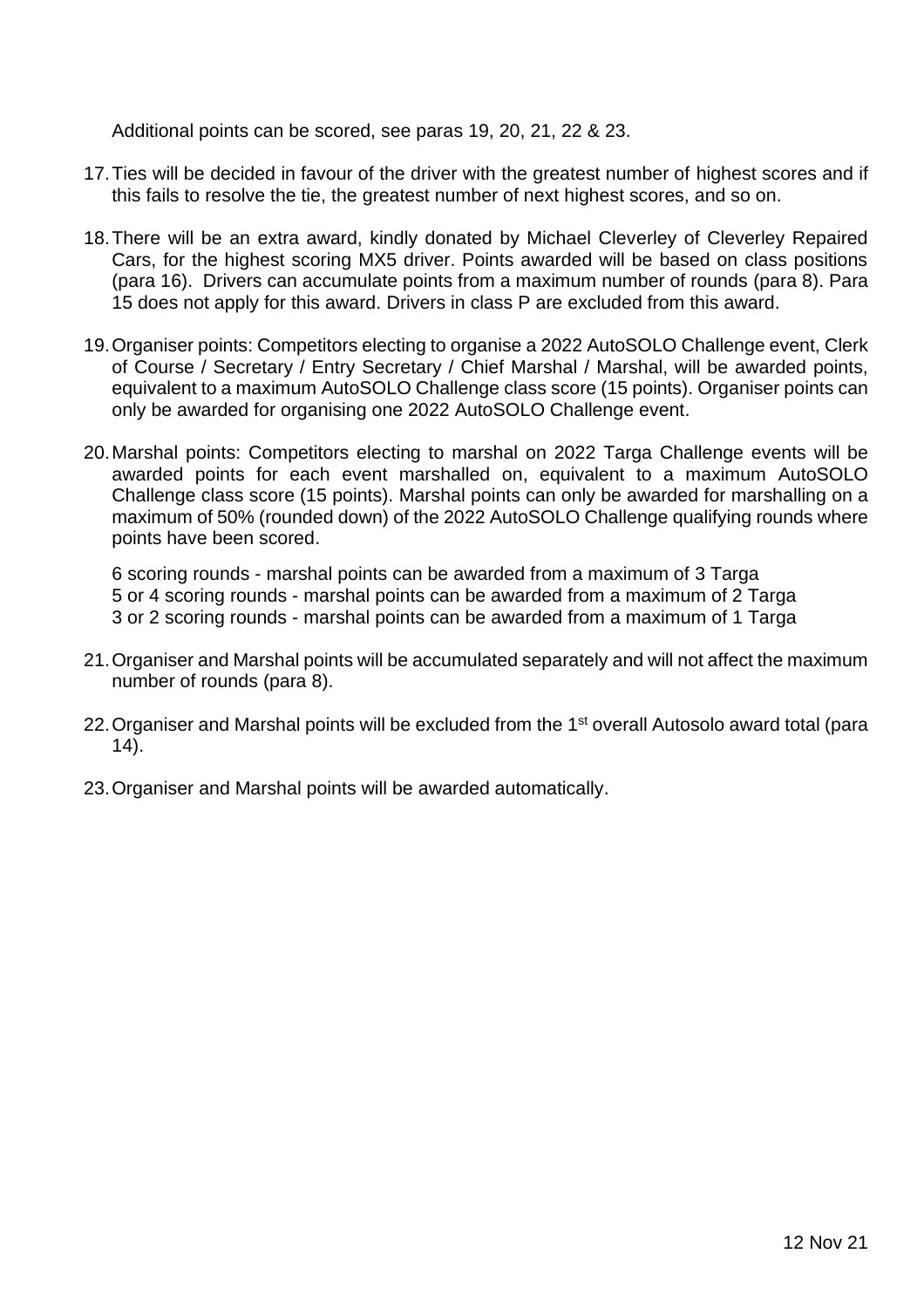# **AMSC AutoSOLO Standard Protocol**

It has been noticed that there can be a bit of variation between how some marshals operate when marshalling and it would be fairer to all the competitors if the same standards were used across the AMSC AutoSOLO Series. Variations in how tests are timed and what mistakes are penalised can make a big difference to results.

Please could all Officials follow this standard protocol for the coming season and beyond.

## **TEST TIMING**

- Tests are timed from the **START LINE TO THE FINISH LINE**.
- The watch must be started when the front wheels of the car cross the Start line. There is no 5,4,3,2,1 count down. Competitors start when they are ready, not when the marshal gives instruction.
- The watch must be stopped **WHEN THE FRONT WHEELS OF THE CAR CROSS THE FIRST LINE OF THE FINISH BOX**. Therefore, this is not when the car comes to a stop.
- There are separate penalties for failing to stop in the box or hitting a box cone. These are additional penalties and not timing related.
- [If two marshals are timing alternate cars on the same test and using different systems competitors could rightly claim a test's results should be scrubbed from the result calculations.]
- Test times must be written on the check sheet and results card in SECONDS and tenths to help the results team. 1min 06.57 sec is 66.5 sec only. (no rounding up of tenths)

## **CONE FAULTS**

- **Test Marshals are effectively Judges of Fact, not Probability.**
- It is very possible for a car to get close to a cone and the air flow move a number board without the cone being hit. This is not a penalty.
- A marshal must not penalise a cone incident unless it is seen to happen.
- It is quite possible for a marshal not to notice a cone has been moved until after several cars have passed through the test but penalise the last car for causing the movement. It is much better to give benefit of doubt to a competitor than penalise someone who has done nothing wrong.
- Making cone fault calls can be difficult, particularly if the car is between the marshal and the cone. However, unless a cone is moved off its position, which means an obvious impact, there needs to be real certainty that a fault has occurred.

## **WRONG TESTS**

- Some marshals are making up their own rules about what to call a 'Wrong Test'. However, Wrong Tests are defined in the Blue Book M.7.8.
- Briefly: If a competitor makes a mistake in the route of a test they can go back to the point where the mistake was made AT ANY TIME and take the correct route to the finish without penalty (apart from the inevitable extra time taken).
- It has been noted that some marshals are calling a Wrong Test if a competitor proceeds past the next maneuver before returning to the fault and making a correction. This is completely wrong and may be the cause of a high number of Wrong Tests being called on some events. It was noticeable last season that the number of Wrong Tests varied widely across different events. One event had less than 10 whereas others had more than 40. Given that the